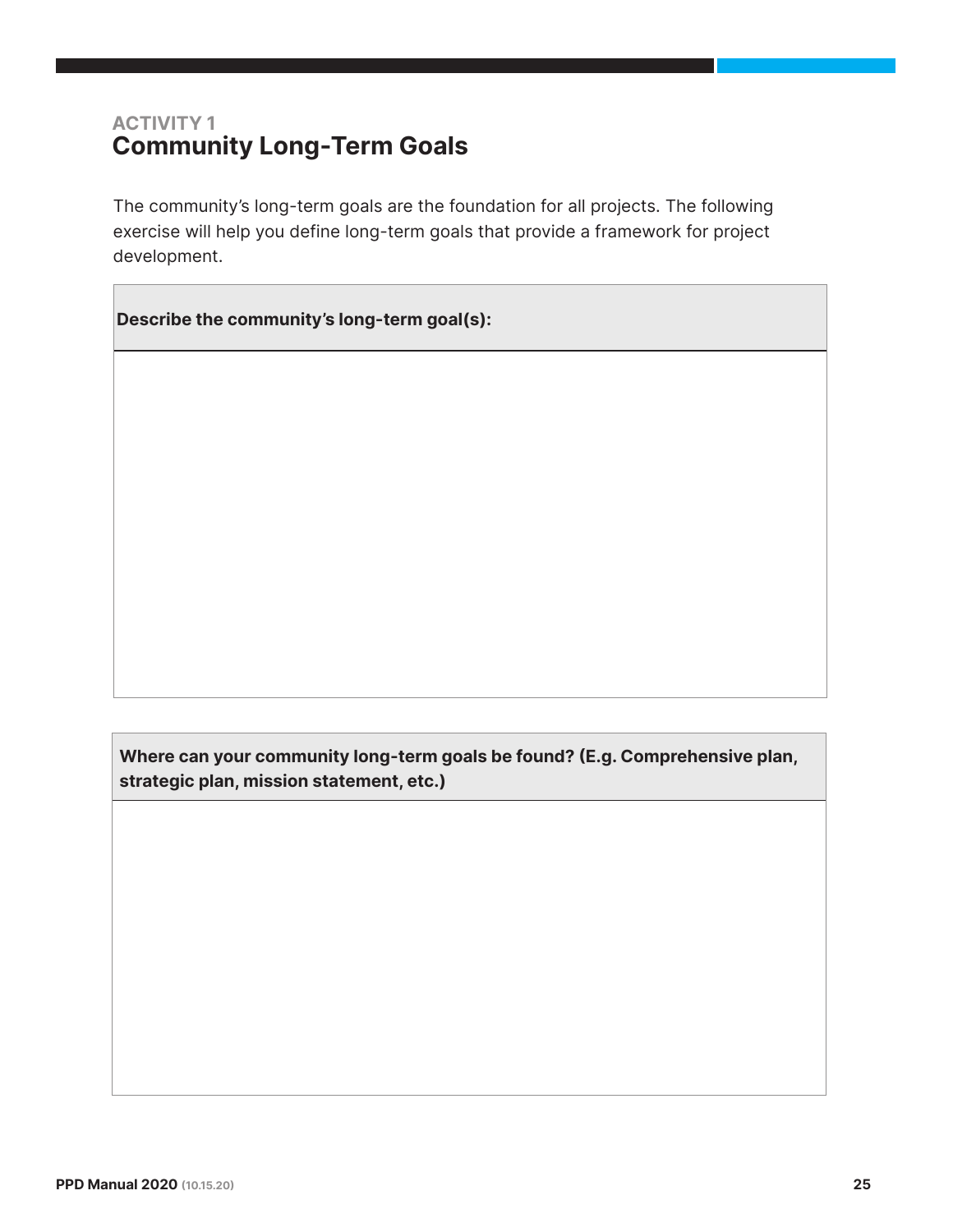### ACTIVITY 2 Community Conditions List

Write the Long Term Community Goal that was identified in the previous activity here:

List the barriers, gaps or challenges that stand in the way of reaching the long-term community goal.

From the list above, which one barrier, gap or challenge could your project address. Write your one choice from the list above here.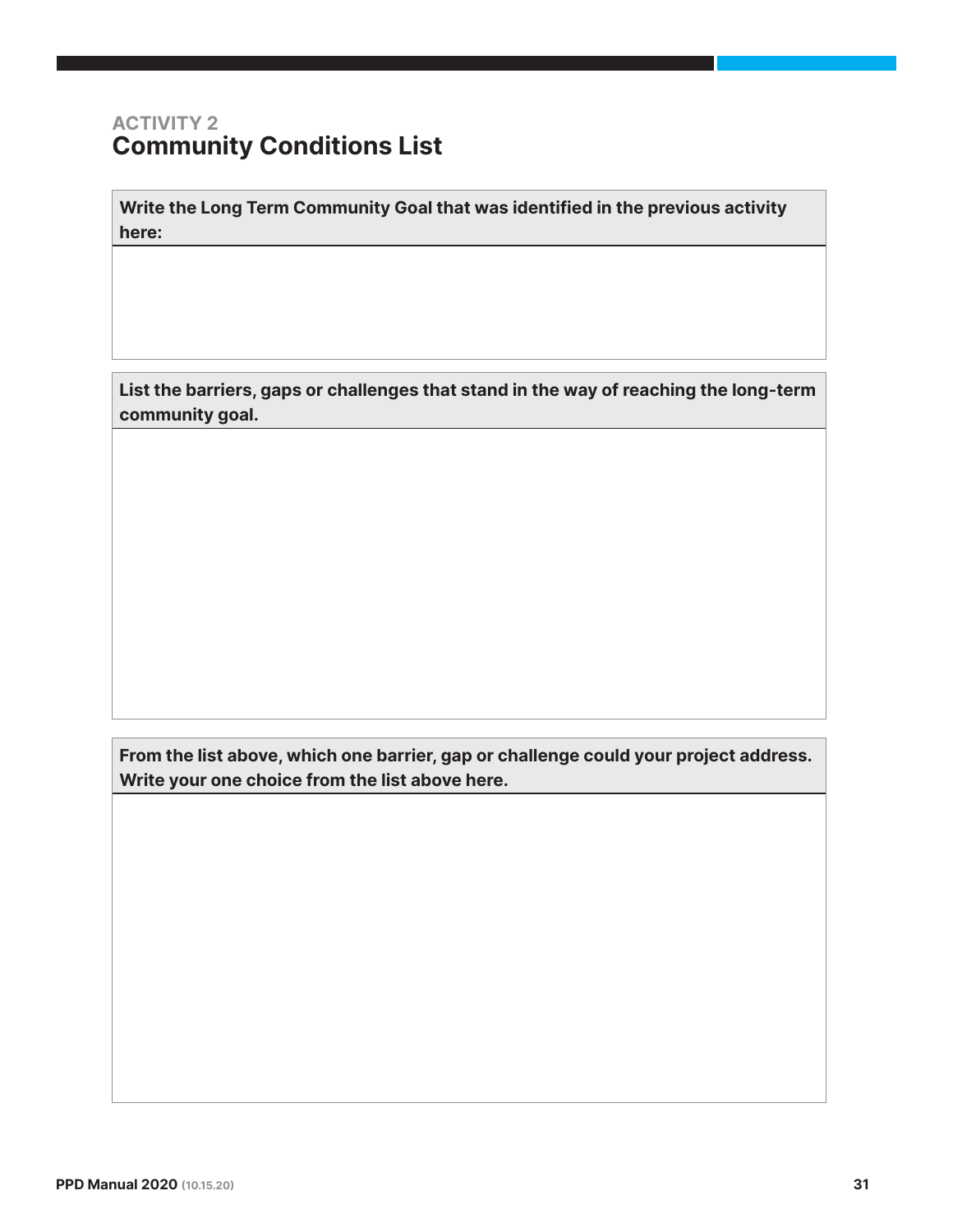# ACTIVITY 3 **Community Conditions Questionnaire**

This exercise will help you clearly define the Current Community Condition(s)/barriers your project will be addressing. Answer the questions below about your community.

Describe the community that participated in identifying the condition(s) that stand in the way of long-term goal achievement.

What community members are impacted by the condition(s) (if different from the community defined above)?

Using the answers above, write out your current community condition.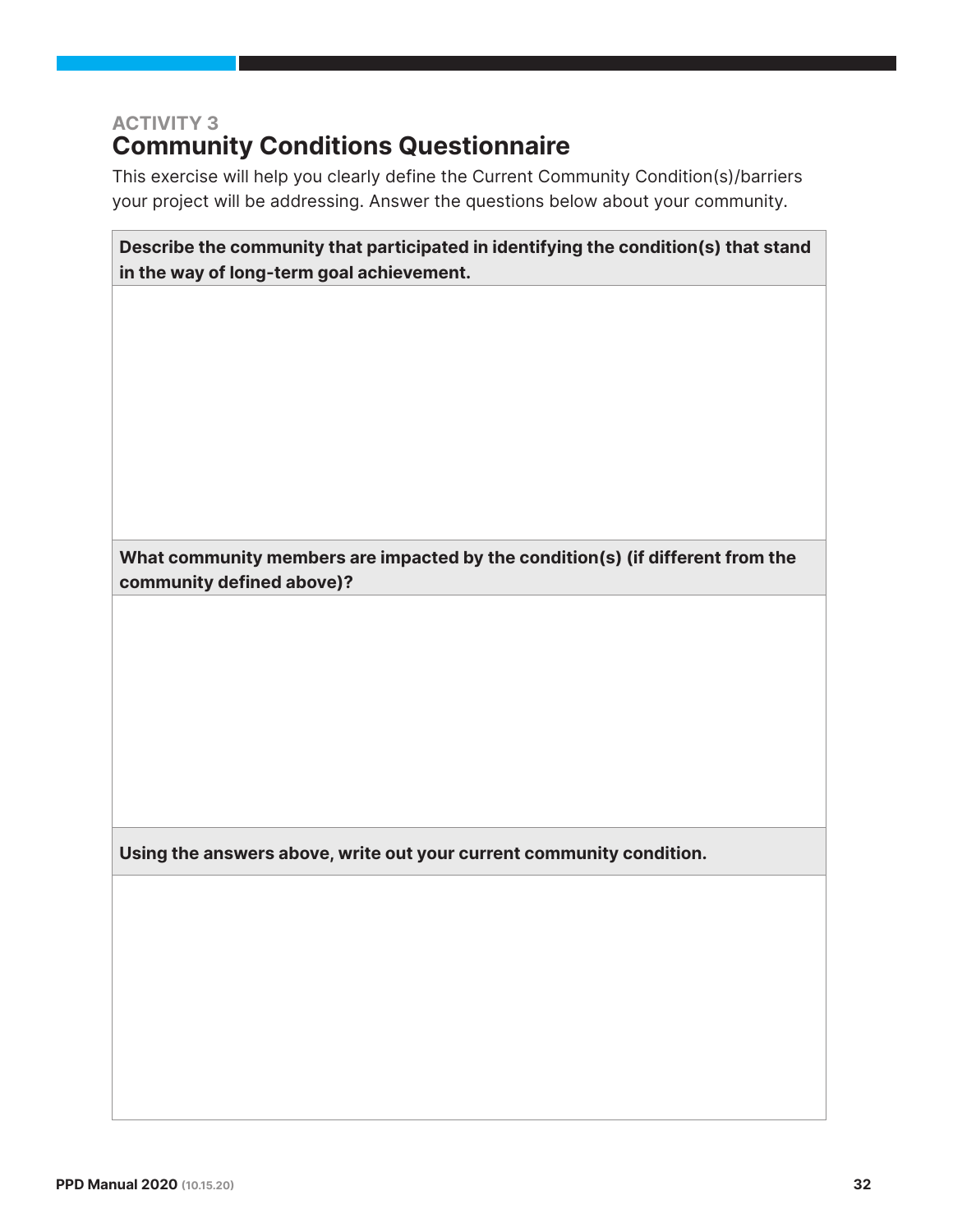| What evidence do you have to show this condition is a barrier to achieving a long- |  |
|------------------------------------------------------------------------------------|--|
| term community goal?                                                               |  |

What created this condition?

What responsibility does your tribe or organization have for addressing the condition?

Based on the responses to these questions, state the Current Community Condition: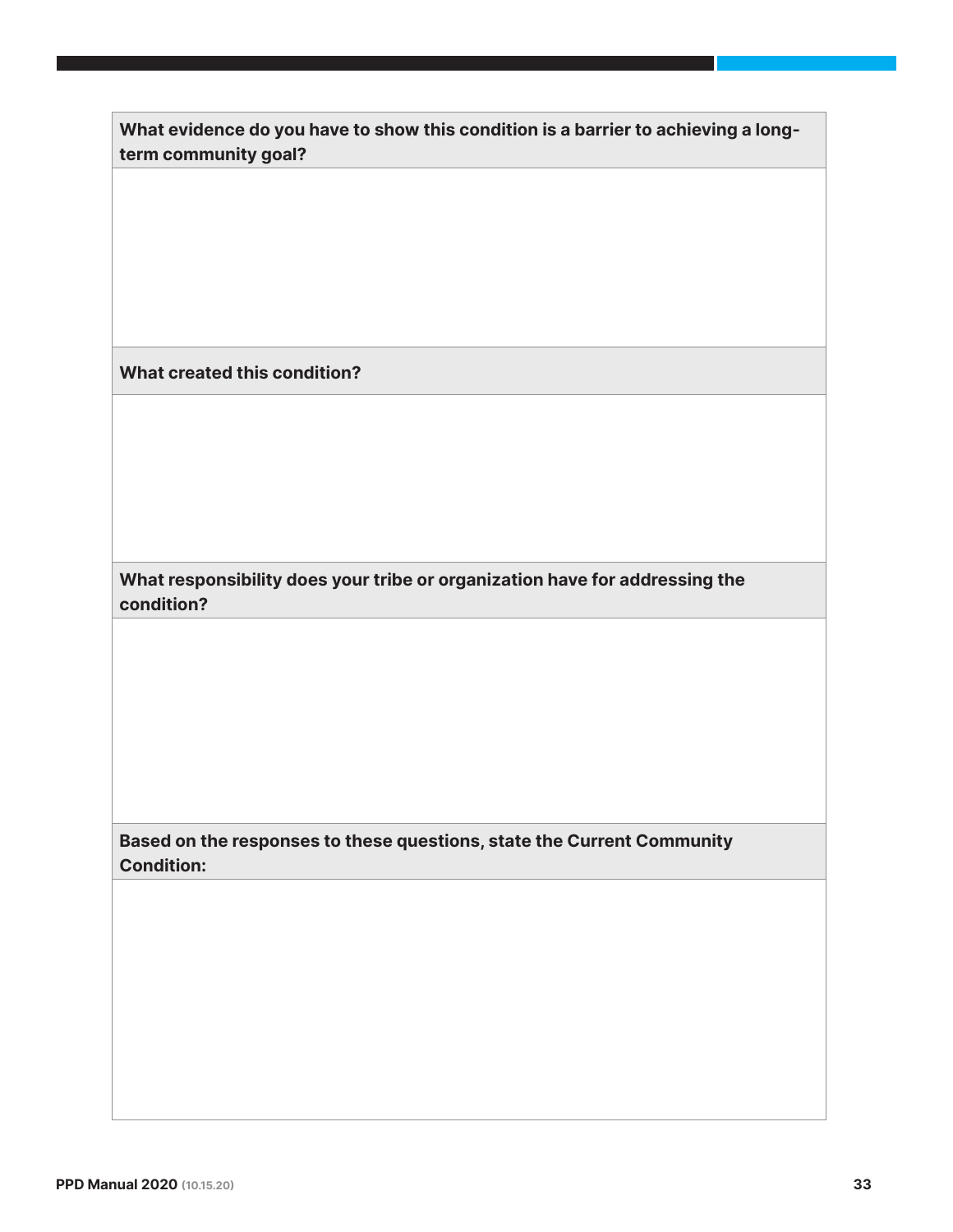### ACTIVITY 4 Determine the Project Goal

Fill out the information requested below:

Describe the community's project idea.

Describe your intended target community.

Write a project goal statement that will address the condition and bring the community closer to reaching the project goal.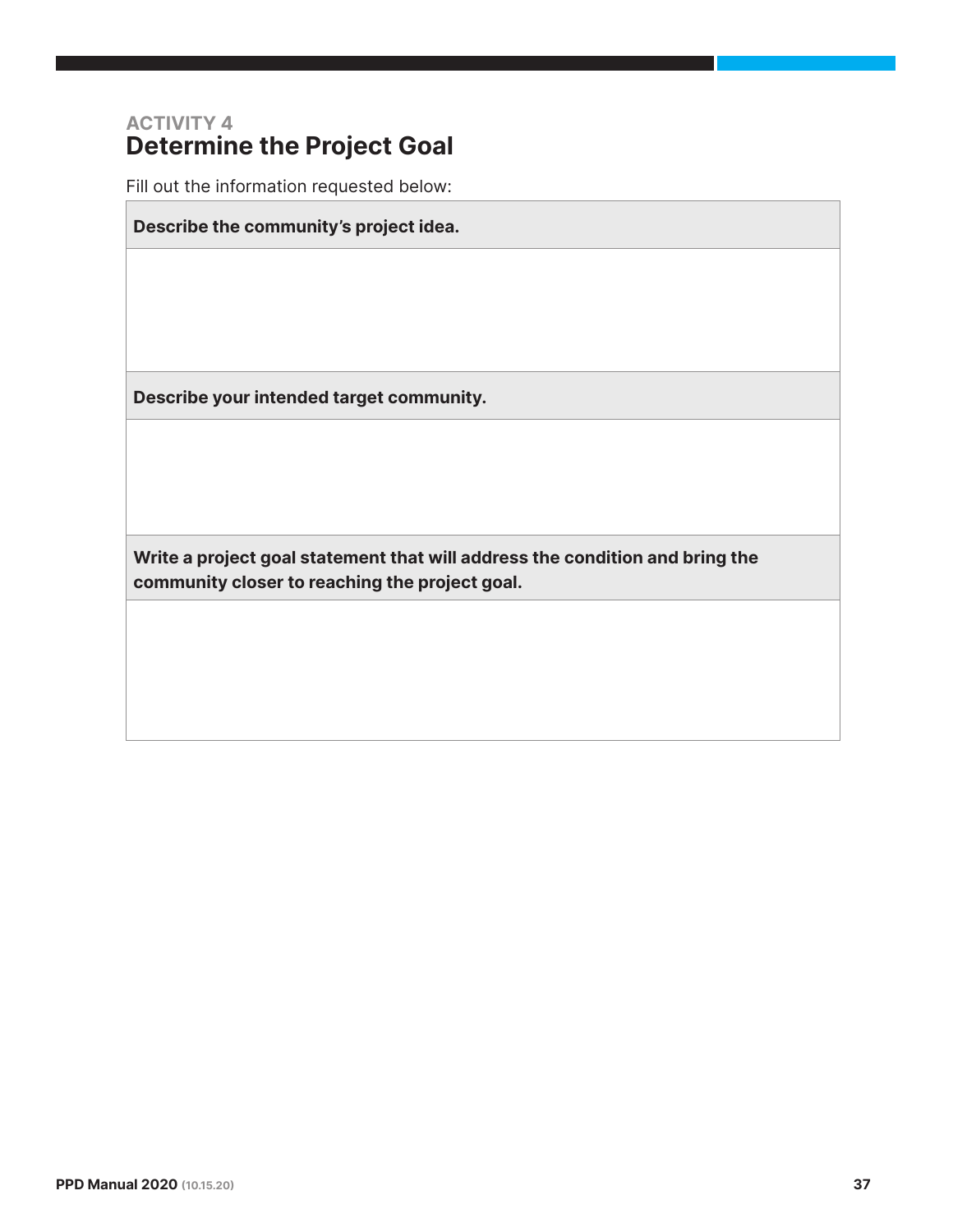# ACTIVITY 5 Draft The Objective Using SMART

 $\mathcal{L}_{\mathcal{A}}$ 

| Using the SMART format, draft one project objective.        |                          |
|-------------------------------------------------------------|--------------------------|
|                                                             |                          |
|                                                             |                          |
|                                                             |                          |
|                                                             |                          |
|                                                             |                          |
|                                                             |                          |
|                                                             |                          |
|                                                             |                          |
| Does your objective have:                                   | <b>Answer: Yes or No</b> |
| Specific results described?                                 |                          |
| <b>Measurable</b> changes in the community condition?       |                          |
| <b>Achievability</b> with the time and resources available? |                          |
| <b>Relevancy to the project?</b>                            |                          |

If your objective does not fit the SMART format, go back and revise it!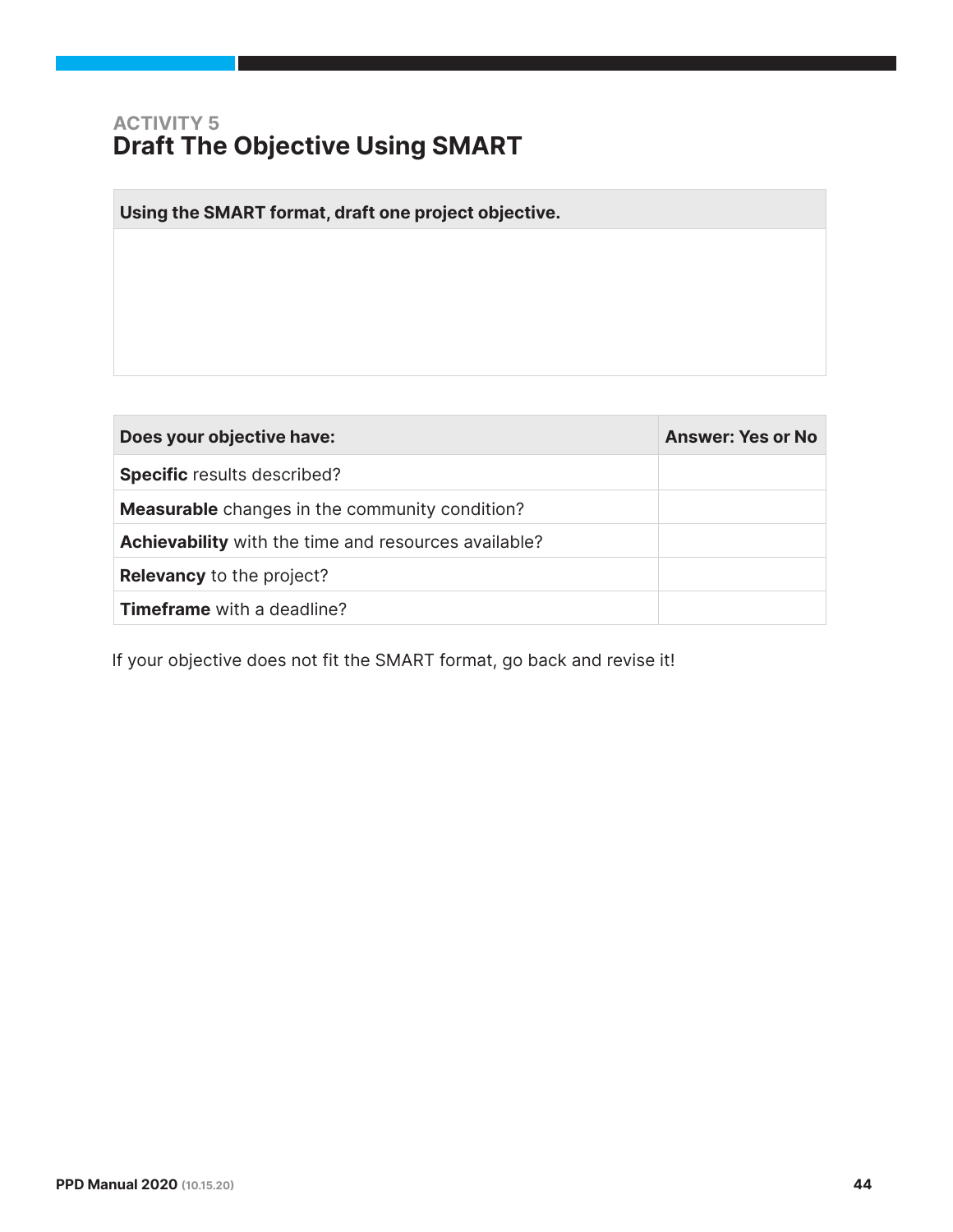# ACTIVITY 6 Identifying Well-Written Objectives

For each of the well-written objectives below, use the table to identify the TTIP formatting:

1. By the end of 36 months, there will be a 50% increase in fitness levels achieved by 200 of our high school students ages 13-18.

| <b>What was the Timeline?</b>   |  |
|---------------------------------|--|
| <b>What was the Target?</b>     |  |
| What was the Indicator?         |  |
| <b>What was the Population?</b> |  |

| 2. Of the 972 households in our community, 400 will participate in a community- |  |  |
|---------------------------------------------------------------------------------|--|--|
| based recycling program with 45% demonstrating ongoing, responsible, waste      |  |  |
| disposal by the end of year two.                                                |  |  |
| <b>What was the Timeline?</b>                                                   |  |  |
| <b>What was the Target?</b>                                                     |  |  |
| What was the Indicator?                                                         |  |  |
| <b>What was the Population?</b>                                                 |  |  |

#### Now, find the best objective(s) below. (Check all that apply)

Two teachers will receive teacher certification.

By the end of the project, 60 data input operators will increase their marketable skills, with a minimum of 30 being hired at local data centers in our region.

The Ojibwe language department will develop K-3 language curriculum materials as measured by the development of 20 new curriculum items in each category by the end of Year 2.

By the end of the project, 10 Tribal Ordinances will have been developed.

During the first project year, the Ojibwe Tribe will have trained and certified 6 elders on classroom procedure requirements, with a minimum of four being placed in Tribal classrooms.

A training workshop will be held for 50 people.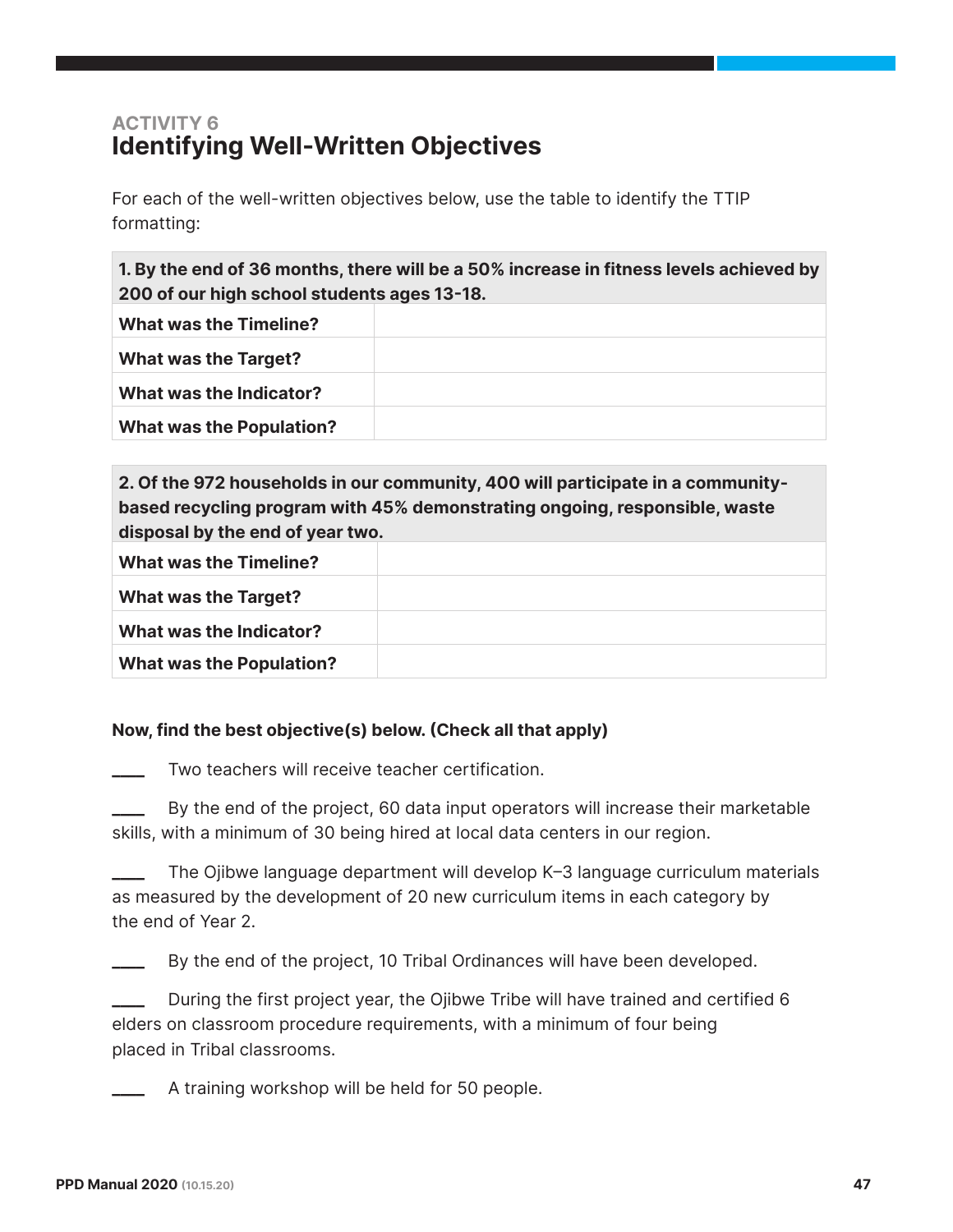## ACTIVITY 7 Identify your Outcomes

Write your Objective:

Now determine the outcomes associated with achieving this objective:

Now choose a primary outcome: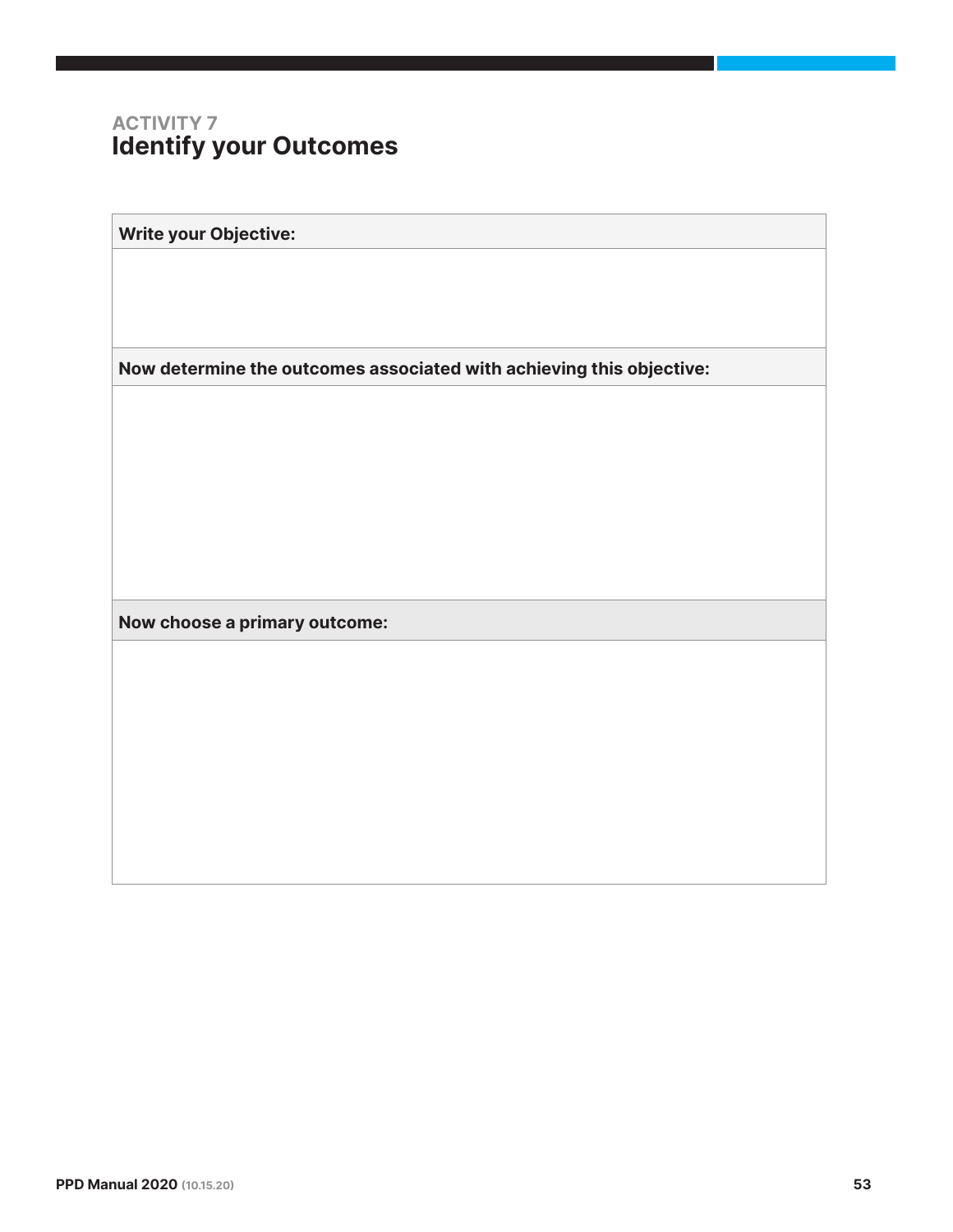# ACTIVITY 8 Project Outcome Tracker

Using the Project Goal, Objective, and Primary Outcome you identified earlier in this manual, fill in your Project Outcome Tracker:

| <b>Project Outcome Tracker</b> |                  |                                       |                 |        |                                         |                |                       |
|--------------------------------|------------------|---------------------------------------|-----------------|--------|-----------------------------------------|----------------|-----------------------|
| <b>Project Goal:</b>           |                  |                                       |                 |        |                                         |                |                       |
| <b>Objective:</b>              |                  |                                       |                 |        |                                         |                |                       |
| <b>Outcome</b>                 | <b>Indicator</b> | <b>Means of</b><br><b>Measurement</b> | <b>Baseline</b> | Year 1 | <b>Project Project End of</b><br>Year 2 | <b>Project</b> | $3-Yr$<br><b>Post</b> |
|                                |                  |                                       |                 |        |                                         |                |                       |
| <b>Outputs:</b>                |                  |                                       |                 |        |                                         |                |                       |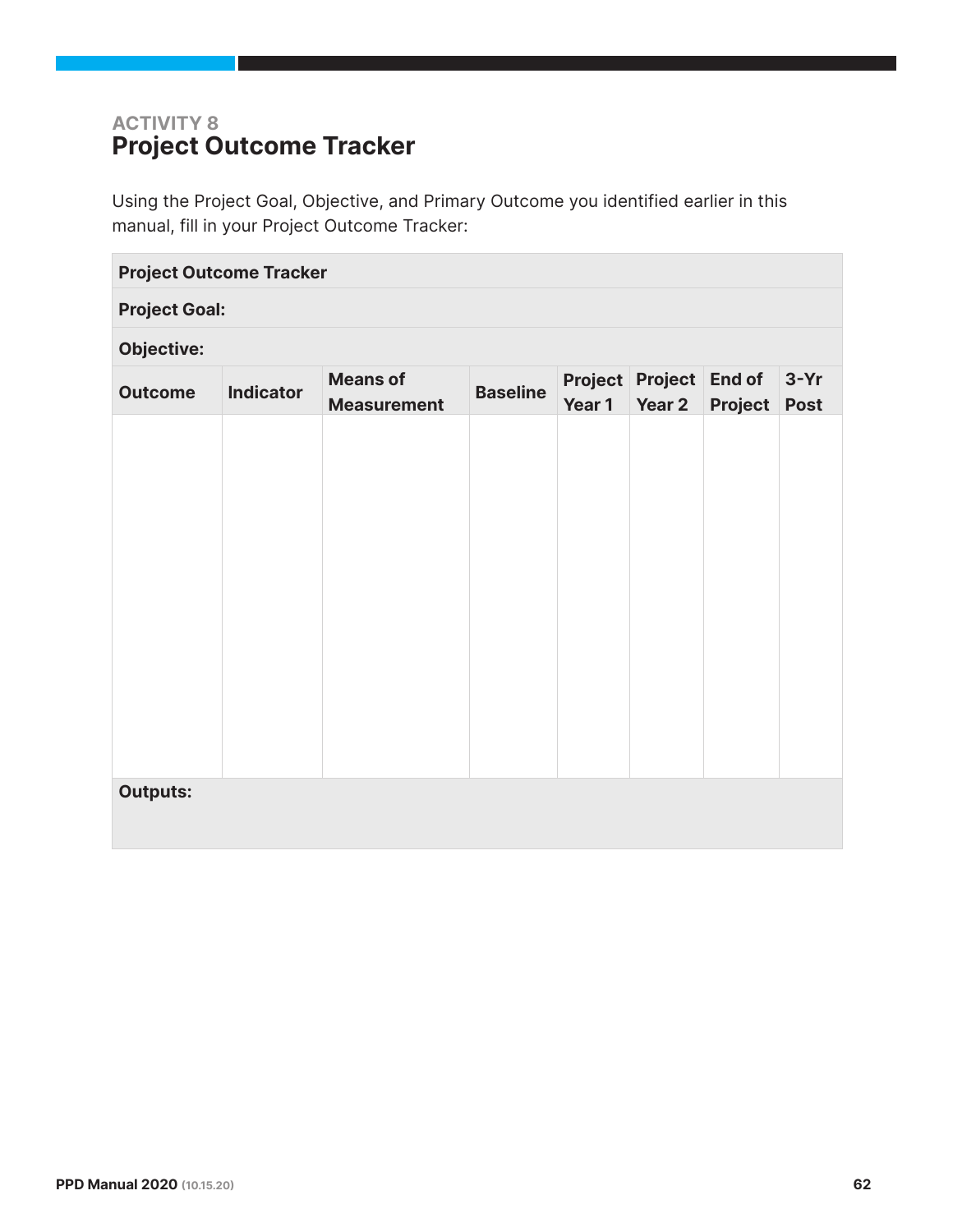# ACTIVITY 9 Draft your OWP

For this activity, fill out the blank OWP below. Insert the Project Title, Project Goal, Project Year, Objective and Outcome into the OWP form; these were created in the earlier section activities.

Develop the milestone activities to accompany your objectives. Next to each milestone activity include the outputs this activity will produce along with the Project Staff. Sequence each of the activities in the order in which they will be initiated by assigning the Start Date. Next determine the timeframe necessary to complete the activity and give it an End Date. Be sure to allow enough time for each activity. It is better to overestimate than underestimate time required!

| <b>Project Title:</b>       |         |                   | <b>Project Year:</b> |             |
|-----------------------------|---------|-------------------|----------------------|-------------|
| <b>Project Goal:</b>        |         |                   |                      |             |
| <b>Objective:</b>           |         |                   |                      |             |
| <b>Outcome:</b>             |         |                   |                      |             |
| <b>Milestone Activities</b> | Outputs | Project Staff     | <b>Start</b><br>Date | End<br>Date |
| 1                           |         | Lead:<br>Support: |                      |             |
| $\overline{2}$              |         | Lead:<br>Support: |                      |             |
| 3                           |         | Lead:<br>Support: |                      |             |
| 4                           |         | Lead:<br>Support: |                      |             |
| 5                           |         | Lead:<br>Support: |                      |             |
| $6\phantom{a}$              |         | Lead:<br>Support: |                      |             |
| $\overline{7}$              |         | Lead:<br>Support: |                      |             |
| 8                           |         | Lead:<br>Support: |                      |             |
| 9                           |         | Lead:<br>Support: |                      |             |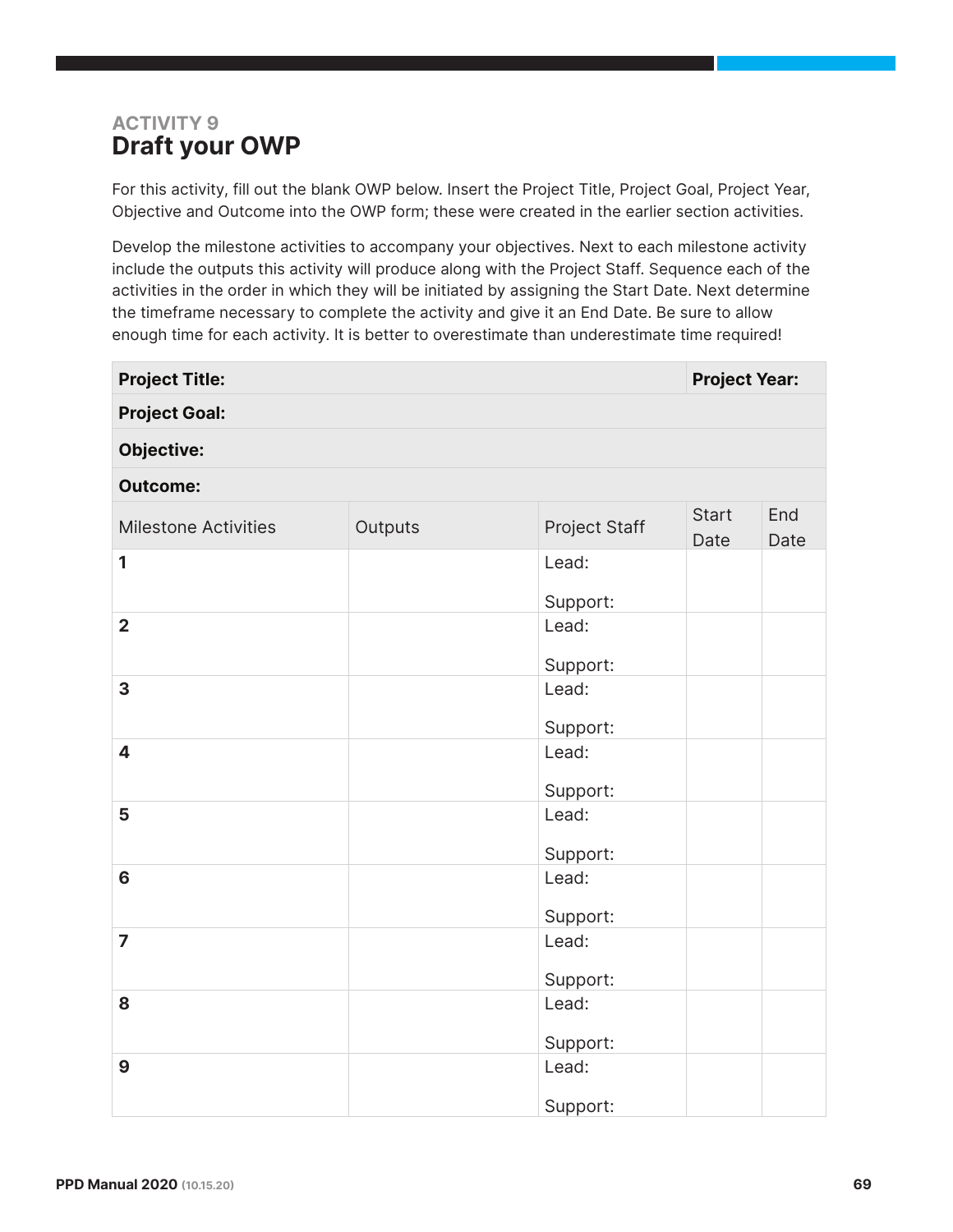# ACTIVITY 10 Determine your Internal/External Resources

List resources available inside your organization, village or community (internal resources).

| <b>Resource</b> | <b>Benefit to Potential Project</b> | <b>Cost/Value</b><br>$($ |  |  |
|-----------------|-------------------------------------|--------------------------|--|--|
| <b>Human</b>    |                                     |                          |  |  |
|                 |                                     |                          |  |  |
|                 |                                     |                          |  |  |
|                 |                                     |                          |  |  |
|                 |                                     |                          |  |  |
|                 |                                     |                          |  |  |
|                 | <b>Programs/Services</b>            |                          |  |  |
|                 |                                     |                          |  |  |
|                 |                                     |                          |  |  |
|                 |                                     |                          |  |  |
|                 |                                     |                          |  |  |
|                 |                                     |                          |  |  |
|                 | <b>Facility/Equipment/Goods</b>     |                          |  |  |
|                 |                                     |                          |  |  |
|                 |                                     |                          |  |  |
|                 |                                     |                          |  |  |
|                 |                                     |                          |  |  |
|                 |                                     |                          |  |  |
|                 | <b>Other</b>                        |                          |  |  |
|                 |                                     |                          |  |  |
|                 |                                     |                          |  |  |
|                 |                                     |                          |  |  |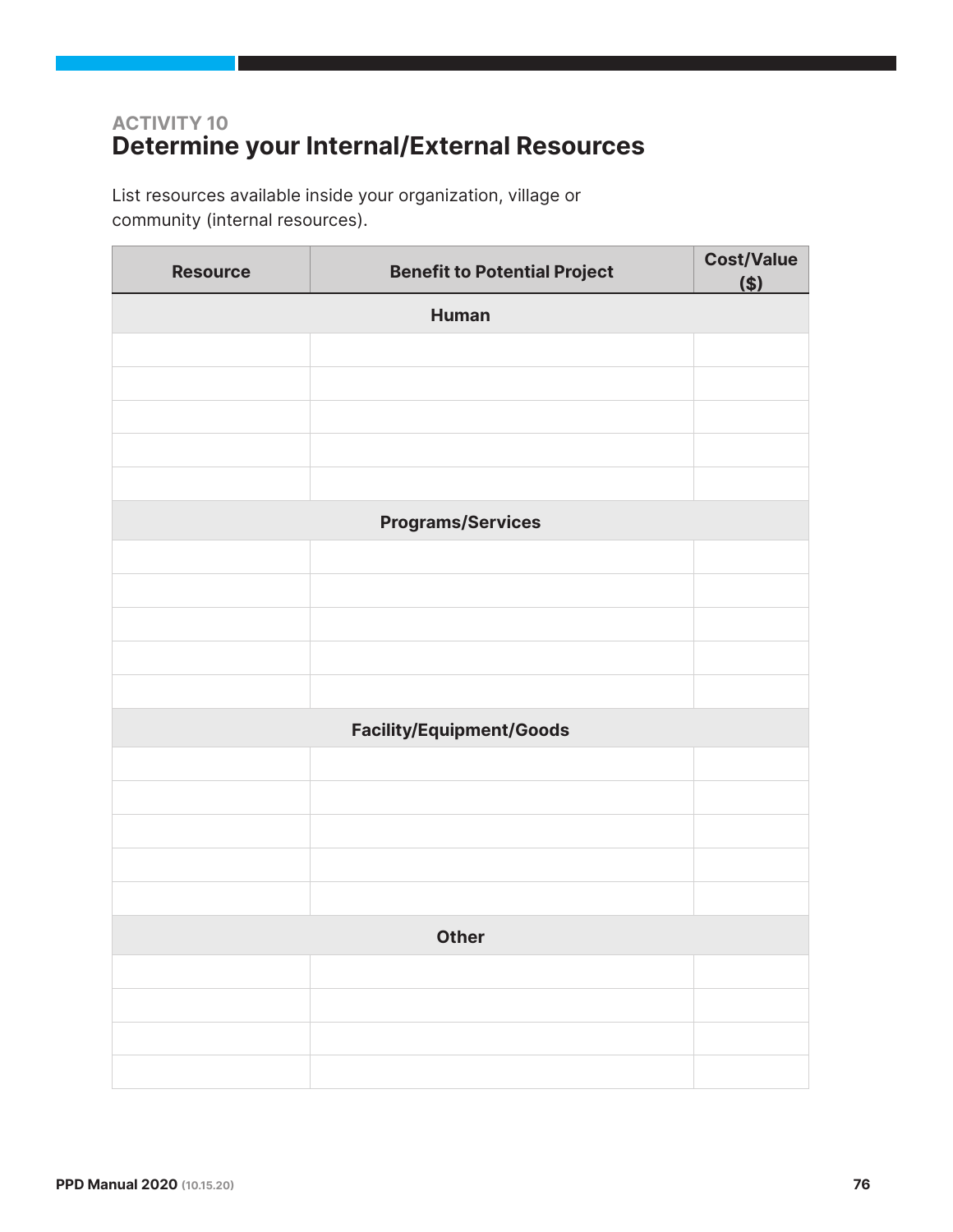## ACTIVITY 10 (Cont.) Determine your Internal/External Resources

List resources available **outside** your organization, village or community (internal resources).

| <b>Resource</b> | <b>Benefit to Potential Project</b> | <b>Cost/Value</b><br>\$) |  |  |
|-----------------|-------------------------------------|--------------------------|--|--|
|                 | <b>Human</b>                        |                          |  |  |
|                 |                                     |                          |  |  |
|                 |                                     |                          |  |  |
|                 |                                     |                          |  |  |
|                 |                                     |                          |  |  |
|                 |                                     |                          |  |  |
|                 | <b>Programs/Services</b>            |                          |  |  |
|                 |                                     |                          |  |  |
|                 |                                     |                          |  |  |
|                 |                                     |                          |  |  |
|                 |                                     |                          |  |  |
|                 | <b>Facility/Equipment/Goods</b>     |                          |  |  |
|                 |                                     |                          |  |  |
|                 |                                     |                          |  |  |
|                 |                                     |                          |  |  |
|                 |                                     |                          |  |  |
|                 |                                     |                          |  |  |
| <b>Other</b>    |                                     |                          |  |  |
|                 |                                     |                          |  |  |
|                 |                                     |                          |  |  |
|                 |                                     |                          |  |  |
|                 |                                     |                          |  |  |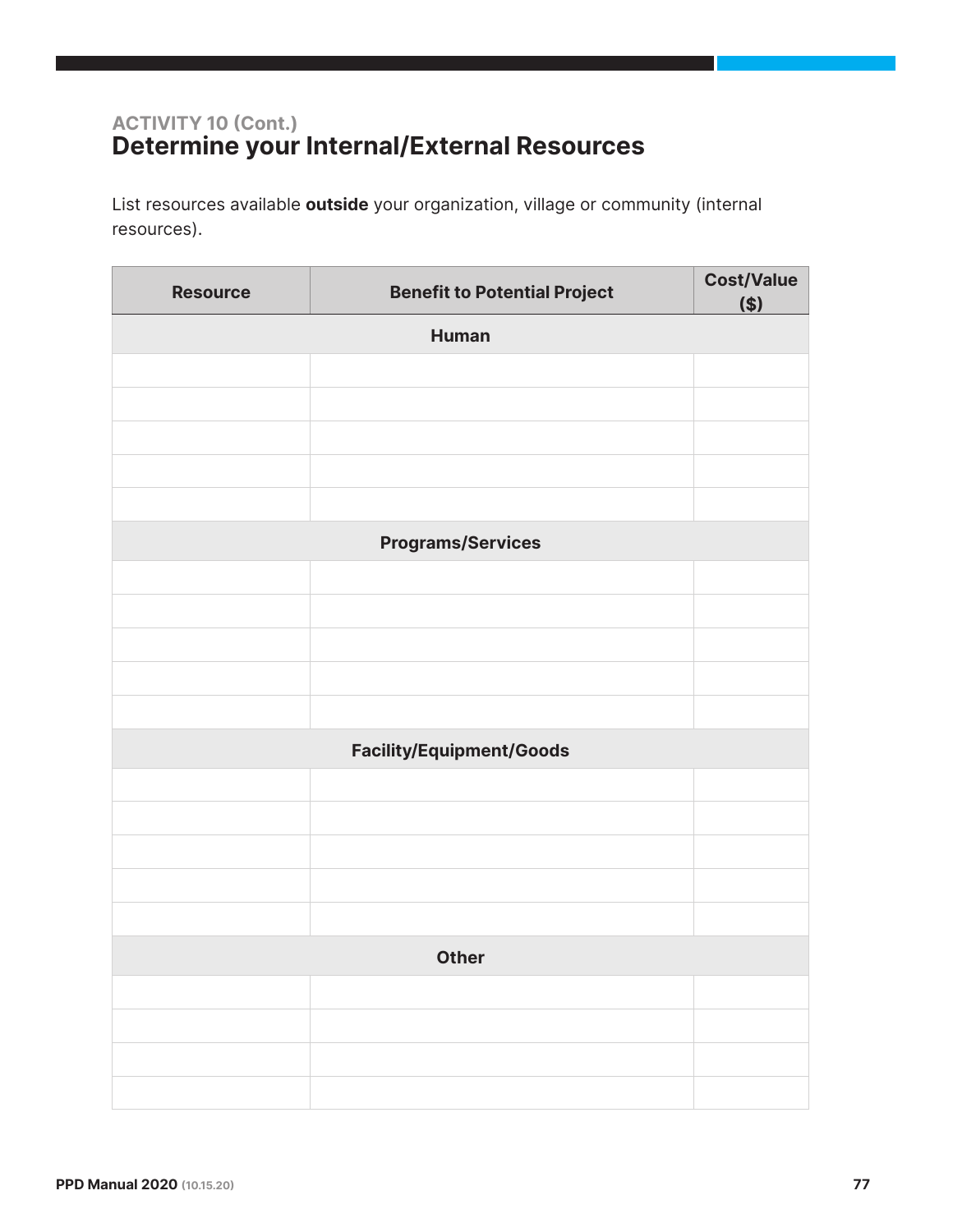### ACTIVITY 11 Identifying a Project Approach

What is your project concept?

What are the project goals and objectives?

What existing assets/resources are available from your organization and from outside your organization?

Are there existing projects/programs that could be used as a model?

What organizational capacity will be needed to carry out the project?

Based on this information, summarize the intended Project Approach:

Describe the community support and ownership for this project: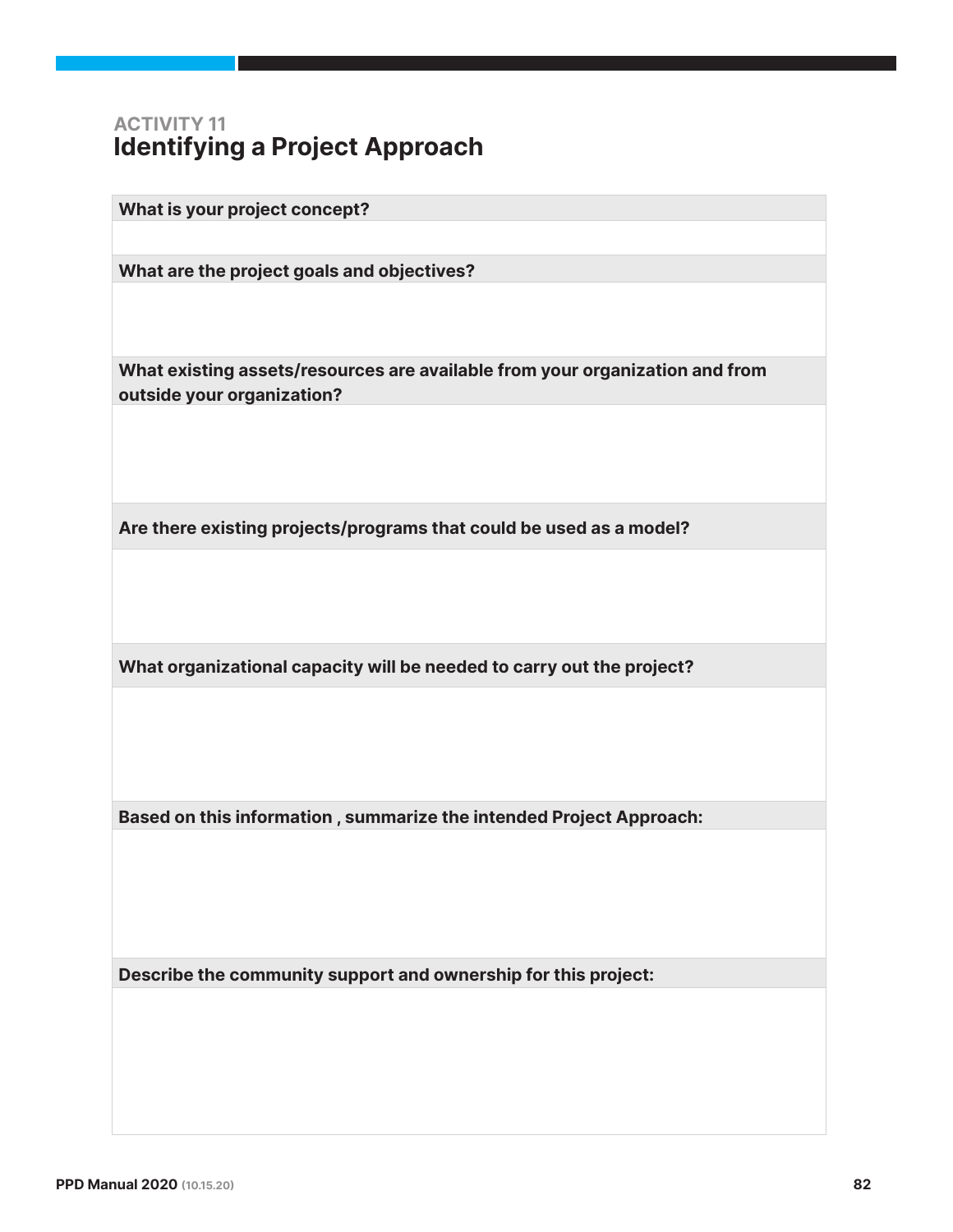# ACTIVITY 12 Conduct an Organizational Capacity Analysis

Go back to your organization and conduct an assessment to analyze and evaluate the organizational and financial management structures you have in place; focus on any gaps.

Examples to Consider: Data Collection, Policies and Procedures (i.e.: hiring, purchasing, work related travel, separation of duties, records retention), Program Management Systems.

| <b>Organizational Structures</b> | <b>Updates/Changes Needed</b> |
|----------------------------------|-------------------------------|
|                                  |                               |
|                                  |                               |
|                                  |                               |
|                                  |                               |
|                                  |                               |
|                                  |                               |

| <b>Financial Structures</b> | <b>Updates/Changes Needed</b> |
|-----------------------------|-------------------------------|
|                             |                               |
|                             |                               |
|                             |                               |
|                             |                               |
|                             |                               |
|                             |                               |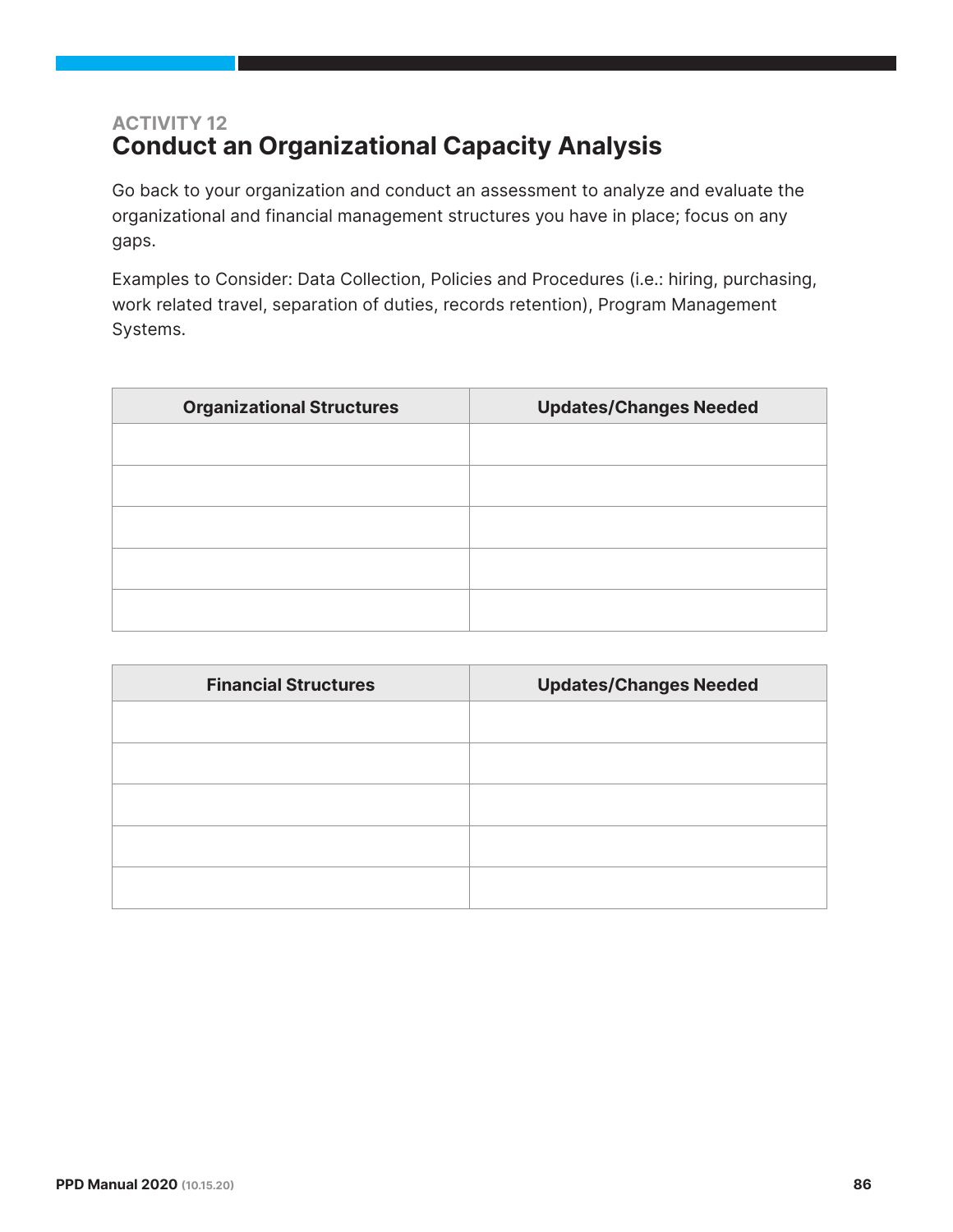# ACTIVITY 13 Draft a Contingency Plan

Now create a contingency plan for your project. Remember to address each of the three main areas of concern: staffing, partnerships and participants.

| <b>Staffing</b>          |
|--------------------------|
| <b>Activity:</b>         |
| <b>Challenge:</b>        |
| <b>Contingency Plan:</b> |
|                          |
| <b>Partnership</b>       |
| <b>Activity:</b>         |
| <b>Challenge:</b>        |
| <b>Contingency Plan:</b> |
|                          |
| <b>Participants</b>      |
| <b>Activity:</b>         |
| <b>Challenge:</b>        |
|                          |
| <b>Contingency Plan:</b> |
|                          |
| <b>Other</b>             |
| <b>Activity:</b>         |
| <b>Challenge:</b>        |
| <b>Contingency Plan:</b> |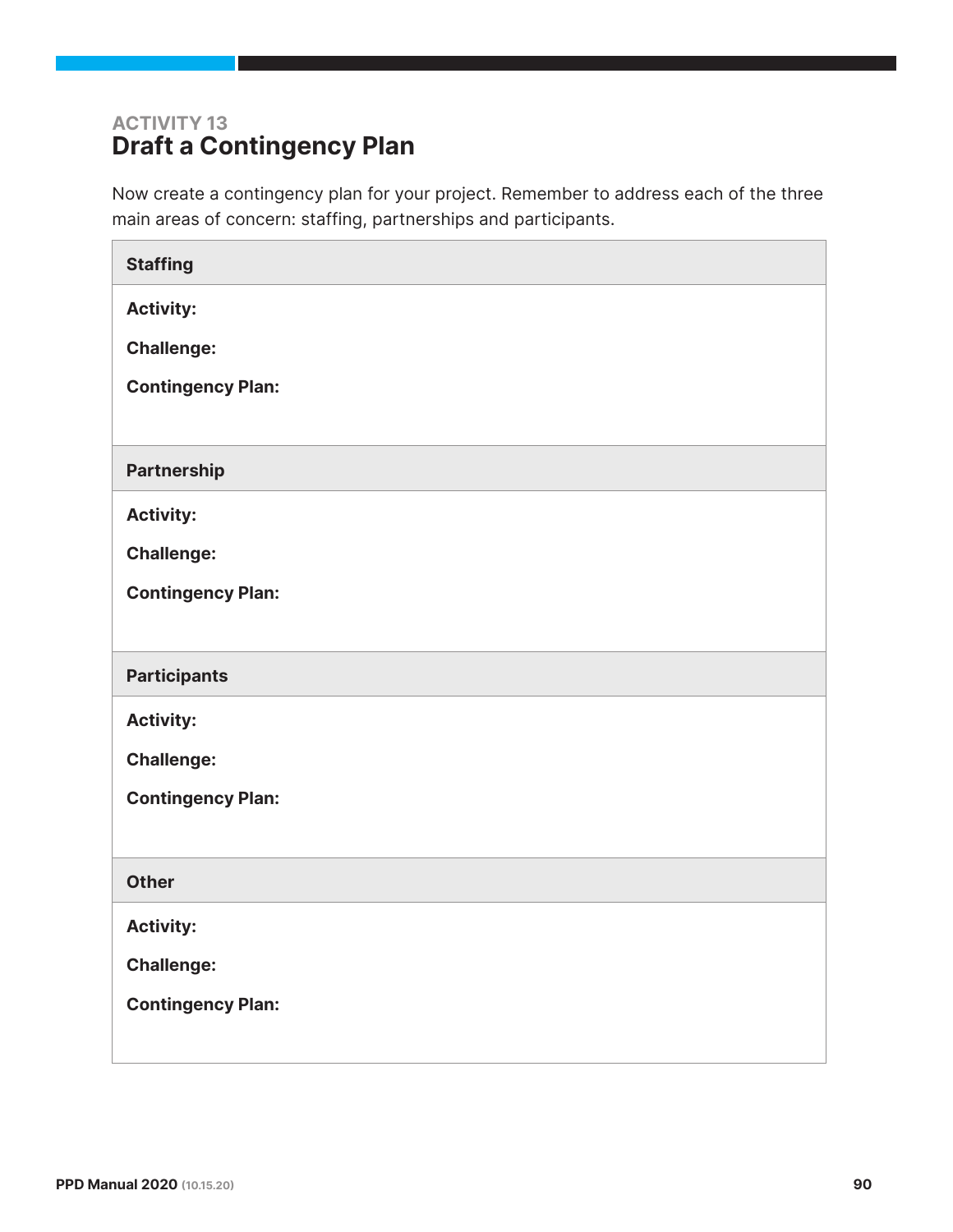# ACTIVITY 14 Develop your Sustainability Strategy

What outcomes and activities of your project will be sustained? Create bullet points and possible future costs. This can be the start to your new Sustainability Strategy.

| <b>Sustainability Types</b>          | <b>Outcomes or Activities Sustained</b> | <b>Costs</b> |
|--------------------------------------|-----------------------------------------|--------------|
| Institutionalization                 |                                         |              |
| <b>Leveraged</b><br><b>Resources</b> |                                         |              |
| <b>Program Income</b>                |                                         |              |
| Programmatic<br><b>Funding</b>       |                                         |              |
| <b>Increased Capacity</b>            |                                         |              |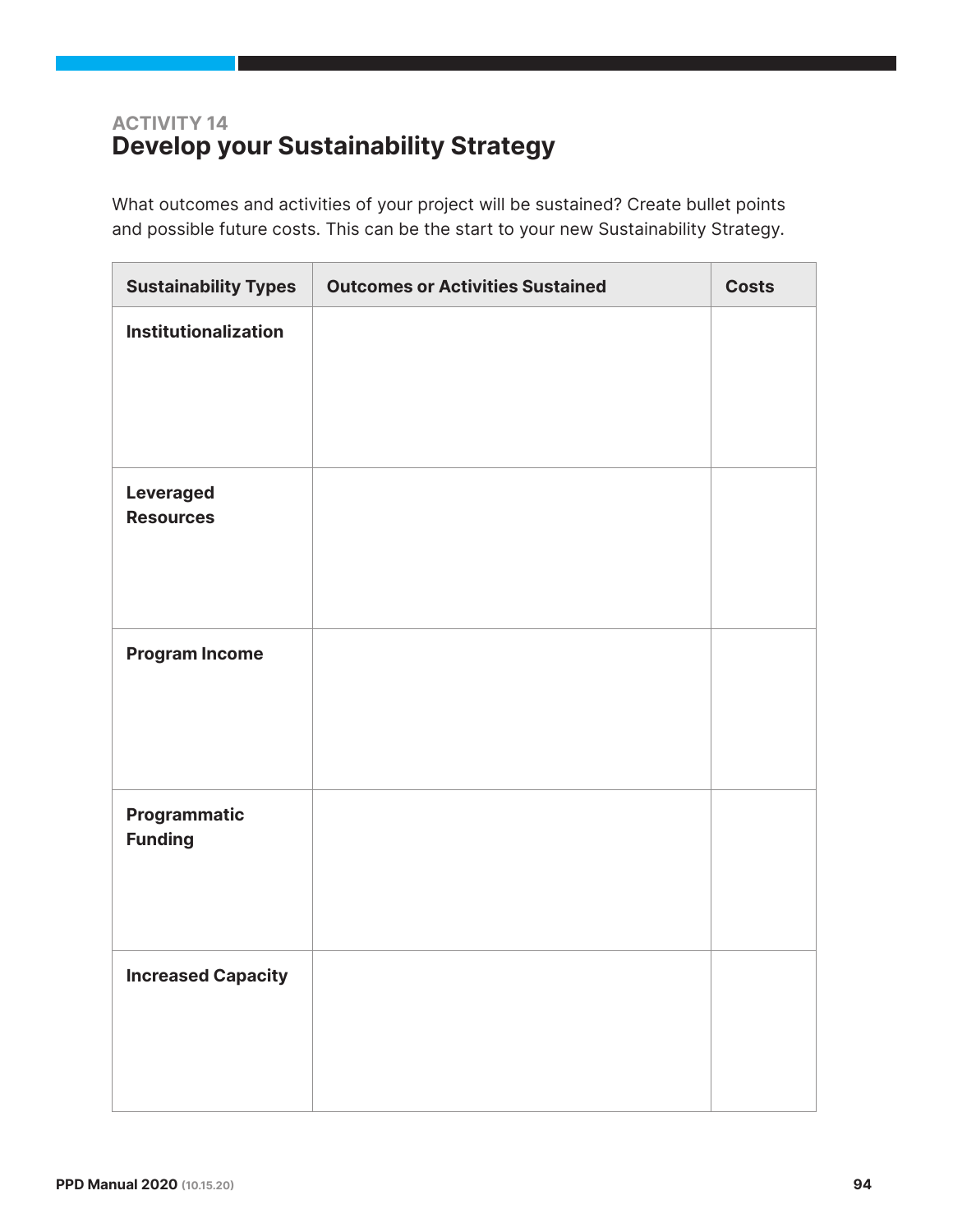## ACTIVITY 15 Identify the Financial Needs

Using the OWP you created in the previous activities, fill out the following charts to help determine your this financial needs.

| Write down your project objective: |  |  |  |  |  |
|------------------------------------|--|--|--|--|--|
|                                    |  |  |  |  |  |
|                                    |  |  |  |  |  |
|                                    |  |  |  |  |  |
|                                    |  |  |  |  |  |

What staff will you need to accomplish the project as designed?

| Position | Responsibilities | Percentage of time<br>dedicated to project<br>(e.g., 100%, 50%?) | <b>Estimated cost</b><br>(base this on their<br>current salaries) |
|----------|------------------|------------------------------------------------------------------|-------------------------------------------------------------------|
|          |                  |                                                                  |                                                                   |
|          |                  |                                                                  |                                                                   |
|          |                  |                                                                  |                                                                   |
|          |                  |                                                                  |                                                                   |
|          |                  |                                                                  |                                                                   |

What out-of-area travel do you anticipate needing for this project?

| Travel<br>Destination | Purpose of the travel | Anticipated<br>number of<br>days | Estimated cost (use the<br>GSA's travel rates or your<br>organization's travel rates) |
|-----------------------|-----------------------|----------------------------------|---------------------------------------------------------------------------------------|
|                       |                       |                                  |                                                                                       |
|                       |                       |                                  |                                                                                       |
|                       |                       |                                  |                                                                                       |
|                       |                       |                                  |                                                                                       |
|                       |                       |                                  |                                                                                       |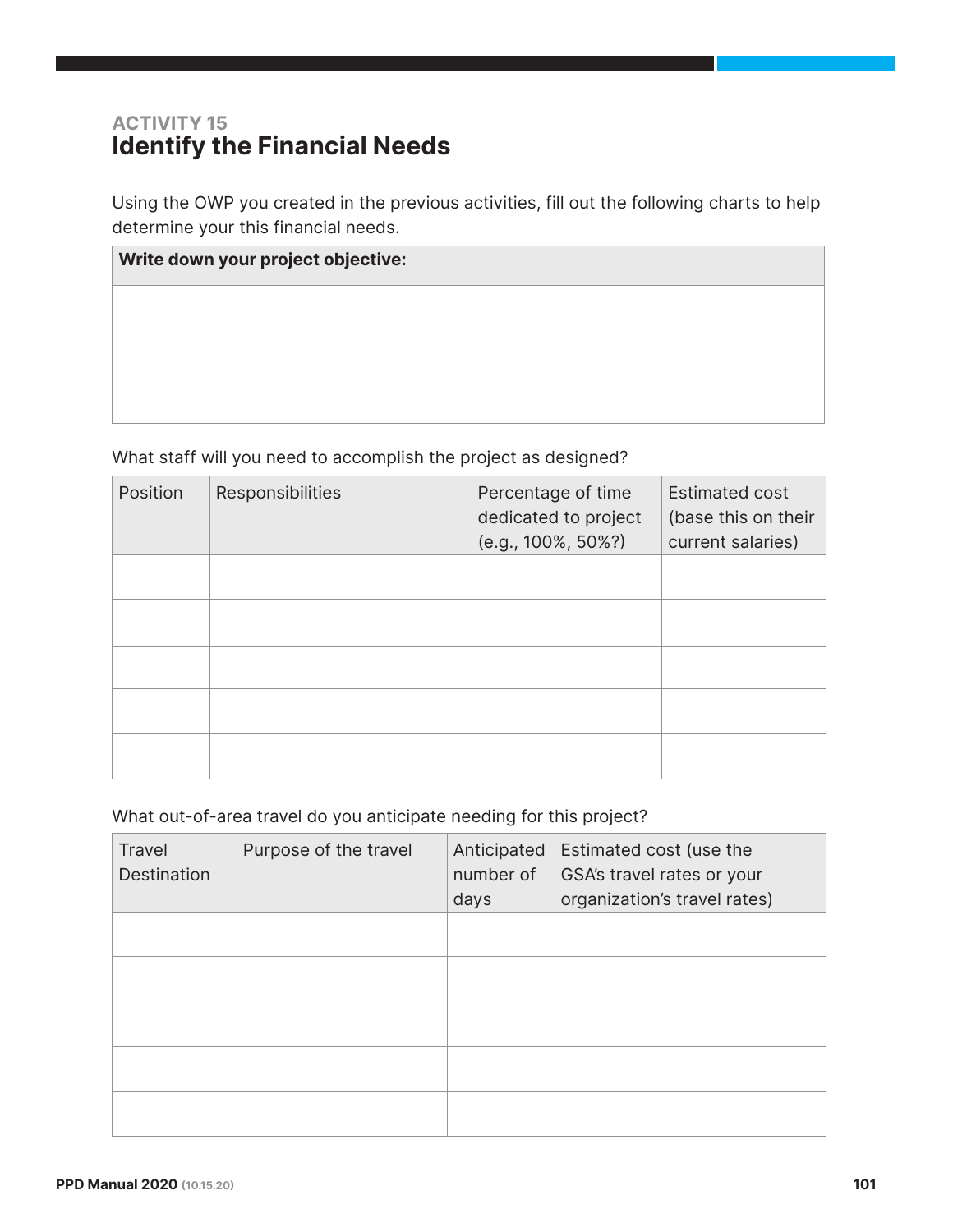#### Are there any special supplies that will be needed?

| <b>Supply</b> | <b>Purpose</b> | Quantity<br><b>Needed</b> | <b>Estimated Cost</b> |
|---------------|----------------|---------------------------|-----------------------|
|               |                |                           |                       |
|               |                |                           |                       |
|               |                |                           |                       |
|               |                |                           |                       |
|               |                |                           |                       |

#### What are some of the project-specific cost areas for your project?

| <b>Other Cost Areas</b> | <b>Purpose</b> | Quantity | <b>Estimated Cost</b> |
|-------------------------|----------------|----------|-----------------------|
|                         |                |          |                       |
|                         |                |          |                       |
|                         |                |          |                       |
|                         |                |          |                       |
|                         |                |          |                       |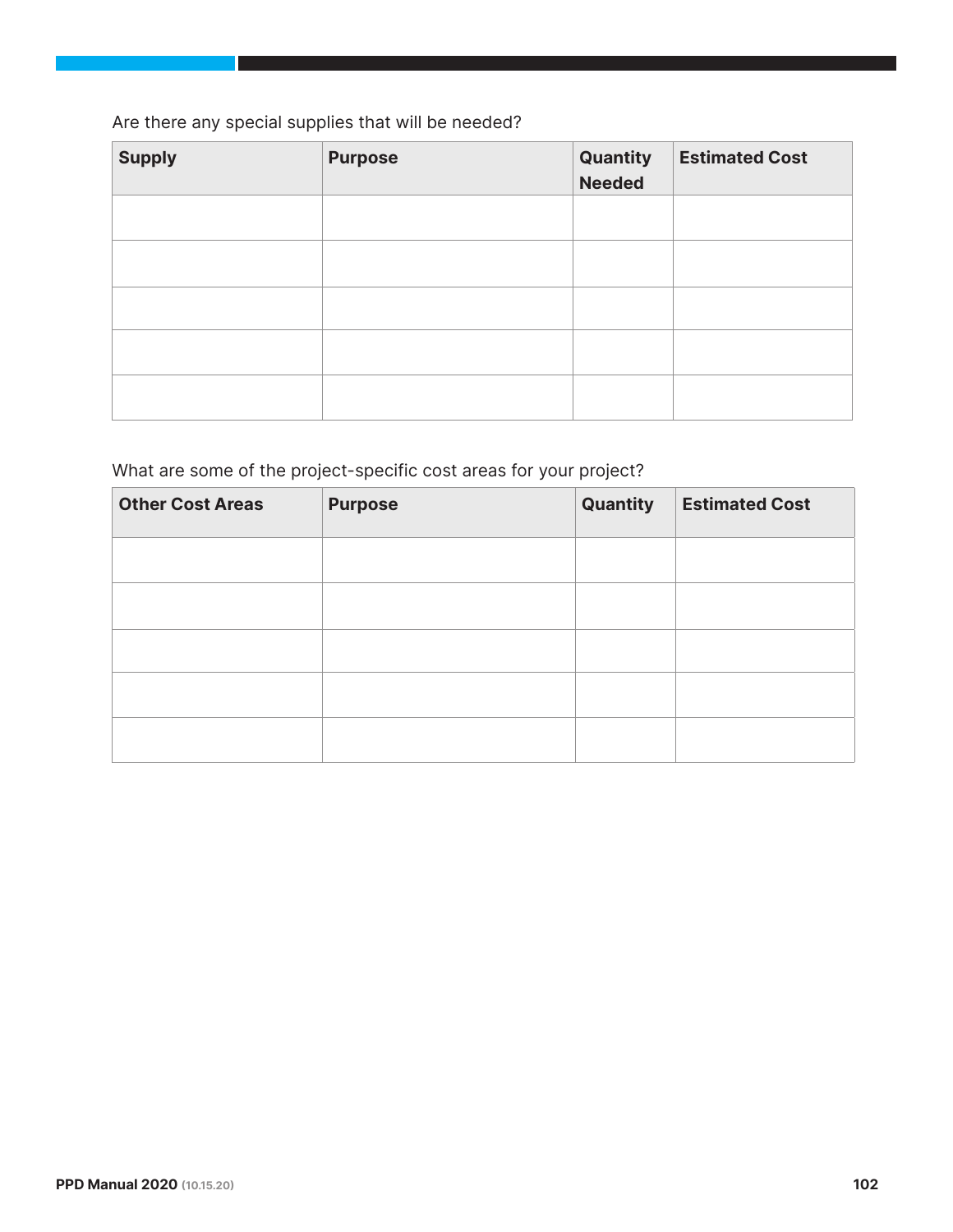### ACTIVITY 16 The Budget

Thinking about your project approach, Objective Work Plan, and the cost estimate, develop a line-item budget and a narrative budget justification which explain how estimated costs relate to the project approach. This is a good exercise to ensure that your budget costs are reasonable, relevant, and justified in supporting the project approach.

| Line Item Budget for Year ___ (create budget for each year) |                  |                                                  |       |
|-------------------------------------------------------------|------------------|--------------------------------------------------|-------|
| Category                                                    | Federal<br>Share | Non-Federal Share<br>(20% Total Project<br>Cost) | Total |
| Personnel                                                   |                  |                                                  |       |
| Project Director                                            |                  |                                                  |       |
| Admin. Asst.                                                |                  |                                                  |       |
| Personnel 1                                                 |                  |                                                  |       |
|                                                             |                  |                                                  |       |
| <b>Personnel Total</b>                                      |                  |                                                  |       |
| <b>Fringe Benefits</b>                                      |                  |                                                  |       |
| <b>FICA</b>                                                 |                  |                                                  |       |
| Unemployment Tax (FUTA)                                     |                  |                                                  |       |
| State Unemployment Tax (SUTA)                               |                  |                                                  |       |
| Retirement                                                  |                  |                                                  |       |
| Worker's Comp - varies                                      |                  |                                                  |       |
| <b>Health Insurance</b>                                     |                  |                                                  |       |
| Fringe Total                                                |                  |                                                  |       |
| <b>Travel</b>                                               |                  |                                                  |       |
| Post Award Training - Mandatory Year<br>One Only            |                  |                                                  |       |
| Grantee Meeting - Mandatory each year                       |                  |                                                  |       |
| <b>Training Location 1</b>                                  |                  |                                                  |       |
| <b>Travel Total</b>                                         |                  |                                                  |       |
| Equipment                                                   |                  |                                                  |       |
|                                                             |                  |                                                  |       |
|                                                             |                  |                                                  |       |
| <b>Equipment Total</b>                                      |                  |                                                  |       |
| Supplies                                                    |                  |                                                  |       |
|                                                             |                  |                                                  |       |
|                                                             |                  |                                                  |       |
| <b>Supplies Total</b>                                       |                  |                                                  |       |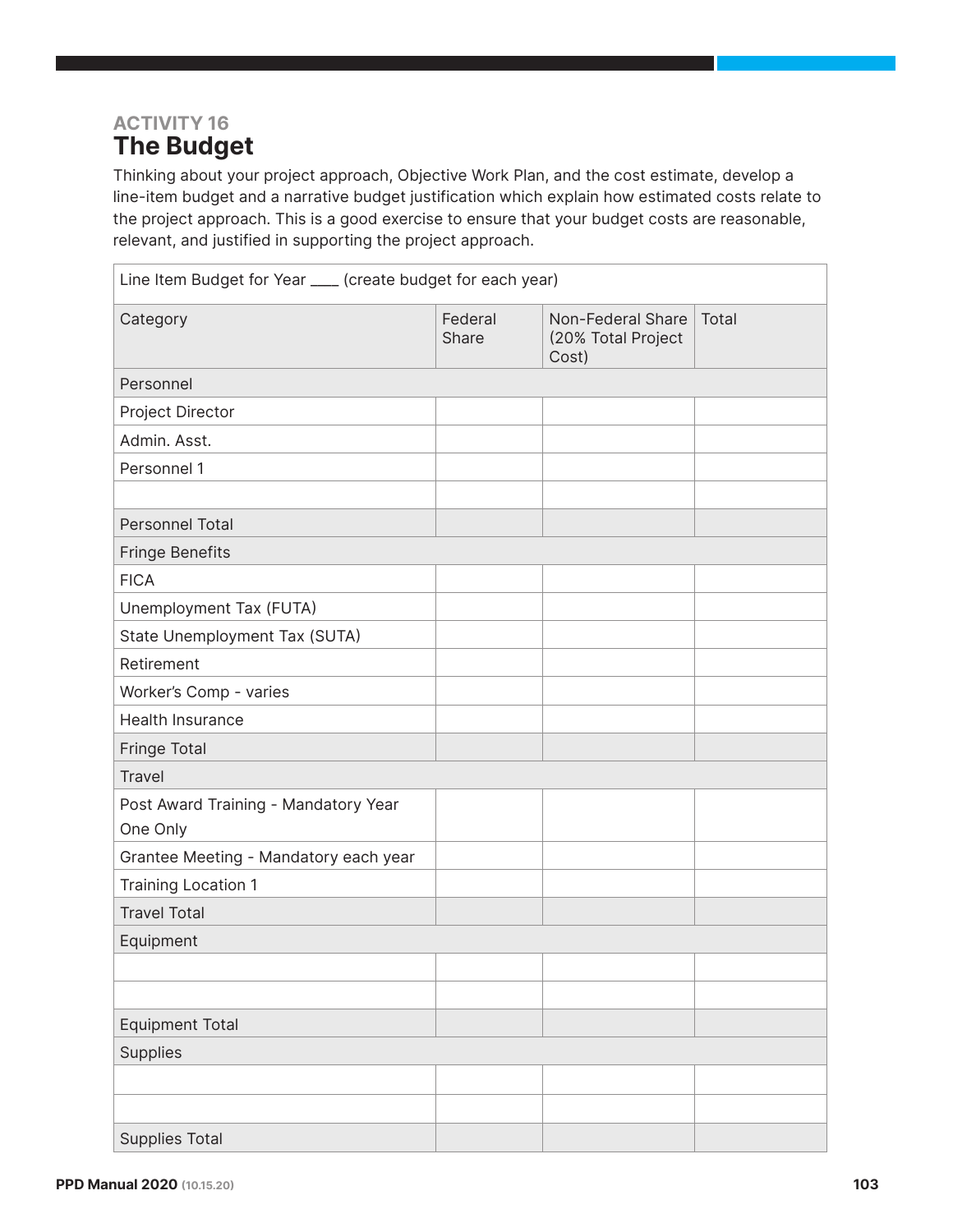| Contractual                   |  |  |  |  |  |
|-------------------------------|--|--|--|--|--|
|                               |  |  |  |  |  |
|                               |  |  |  |  |  |
| <b>Contractual Total</b>      |  |  |  |  |  |
| Other                         |  |  |  |  |  |
| Office Space                  |  |  |  |  |  |
| Local Travel                  |  |  |  |  |  |
| Consultant                    |  |  |  |  |  |
| <b>Consultant Travel</b>      |  |  |  |  |  |
| <b>Consultant Travel</b>      |  |  |  |  |  |
| <b>Consultant Travel</b>      |  |  |  |  |  |
|                               |  |  |  |  |  |
|                               |  |  |  |  |  |
|                               |  |  |  |  |  |
|                               |  |  |  |  |  |
| <b>Other Total</b>            |  |  |  |  |  |
| <b>Budget Subtotal</b>        |  |  |  |  |  |
|                               |  |  |  |  |  |
| Indirect Costs/Indirect Rate: |  |  |  |  |  |
|                               |  |  |  |  |  |
| <b>Budget Total</b>           |  |  |  |  |  |
|                               |  |  |  |  |  |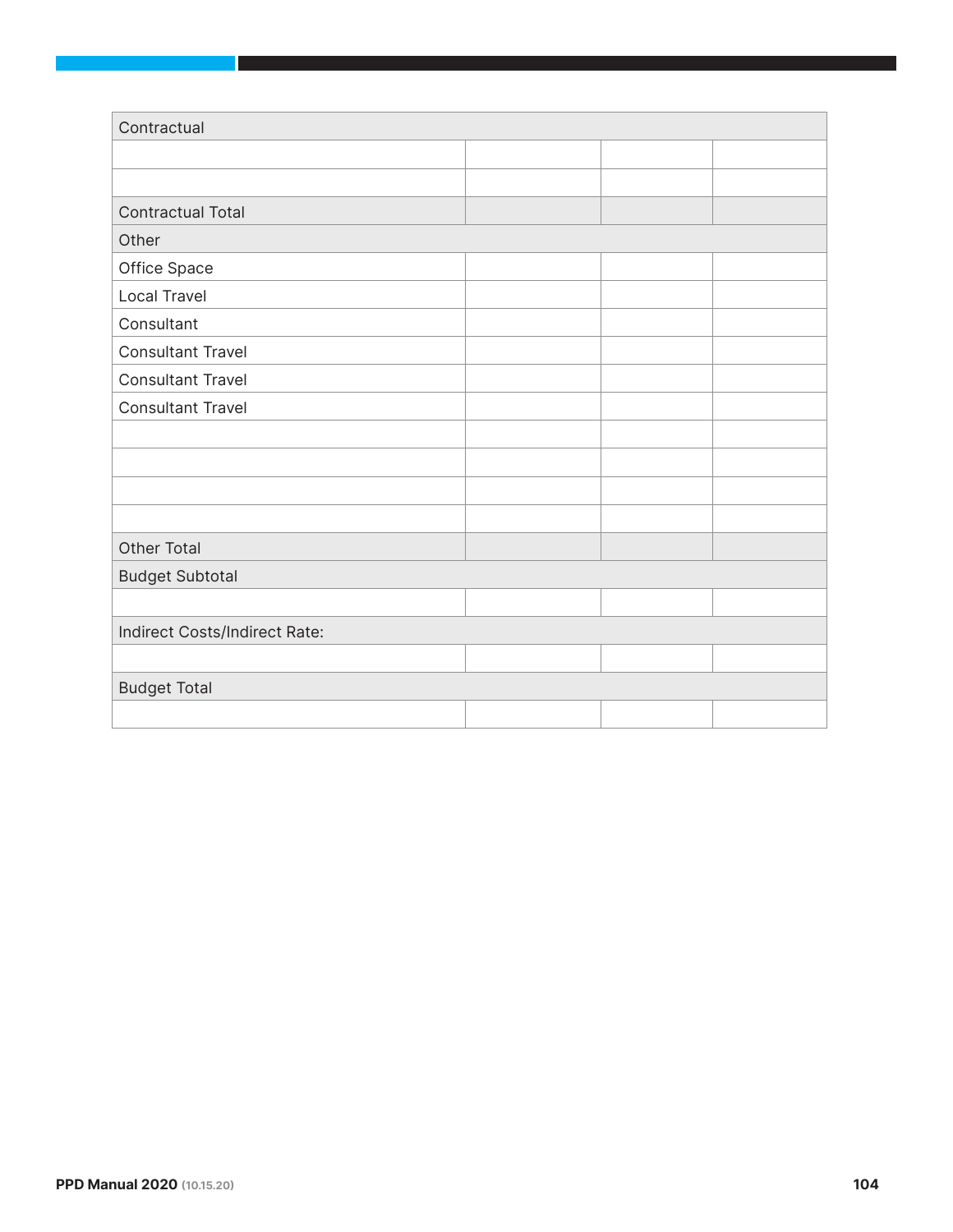| Budget Justification for Year ___ (create justification for each year) |                  |                                                                   |                                                                                    |                                               |  |
|------------------------------------------------------------------------|------------------|-------------------------------------------------------------------|------------------------------------------------------------------------------------|-----------------------------------------------|--|
| Category                                                               | Federal<br>Share | Non-Federal<br><b>Share (20%</b><br><b>Total Project</b><br>Cost) | Justification                                                                      |                                               |  |
| Personnel                                                              |                  |                                                                   |                                                                                    |                                               |  |
|                                                                        |                  |                                                                   |                                                                                    |                                               |  |
|                                                                        |                  |                                                                   |                                                                                    |                                               |  |
|                                                                        |                  |                                                                   |                                                                                    |                                               |  |
| Personnel Total                                                        |                  |                                                                   |                                                                                    |                                               |  |
| <b>Fringe Benefits</b>                                                 |                  |                                                                   |                                                                                    |                                               |  |
| $FICA$ $\_\%$                                                          |                  |                                                                   | Social Security / Medicare                                                         |                                               |  |
| FUTA__%                                                                |                  |                                                                   | Federal Unemployment Tax                                                           |                                               |  |
| SUTA__%                                                                |                  |                                                                   | <b>State Unemployment Tax</b>                                                      |                                               |  |
| Retirement __%                                                         |                  |                                                                   | eligible employees                                                                 | Retirement Program Contribution for all FT/PT |  |
| Worker's Comp -<br>varies                                              |                  |                                                                   | Workman's Compensation Insurance                                                   |                                               |  |
| Health Insurance<br>$-$ %                                              |                  |                                                                   | Health / Dental / Vision benefits contribution for<br>all FT/PT eligible employees |                                               |  |
| Other                                                                  |                  |                                                                   |                                                                                    |                                               |  |
| <b>Fringe Total</b>                                                    |                  |                                                                   |                                                                                    |                                               |  |
| <b>Travel</b>                                                          |                  |                                                                   |                                                                                    |                                               |  |
| <b>ANA Post Award</b><br>Training -<br>Mandatory Year<br>One Only      |                  |                                                                   | Cost (x) Per Person<br>Airfare<br>Lodging<br>M&IE                                  | Parking<br>Mileage<br>Taxi/Shuttle            |  |
| <b>ANA Grantee</b><br>Meeting -<br>Mandatory each<br>year              |                  |                                                                   | Cost (x) Per Person<br>Airfare<br>Lodging<br>M&IE                                  | Parking<br>Mileage<br>Taxi/Shuttle            |  |
| <b>Training Location 1</b>                                             |                  |                                                                   | Cost (x) Per Person<br>Airfare<br>Lodging<br>M&IE                                  | Parking<br>Mileage<br>Taxi/Shuttle            |  |